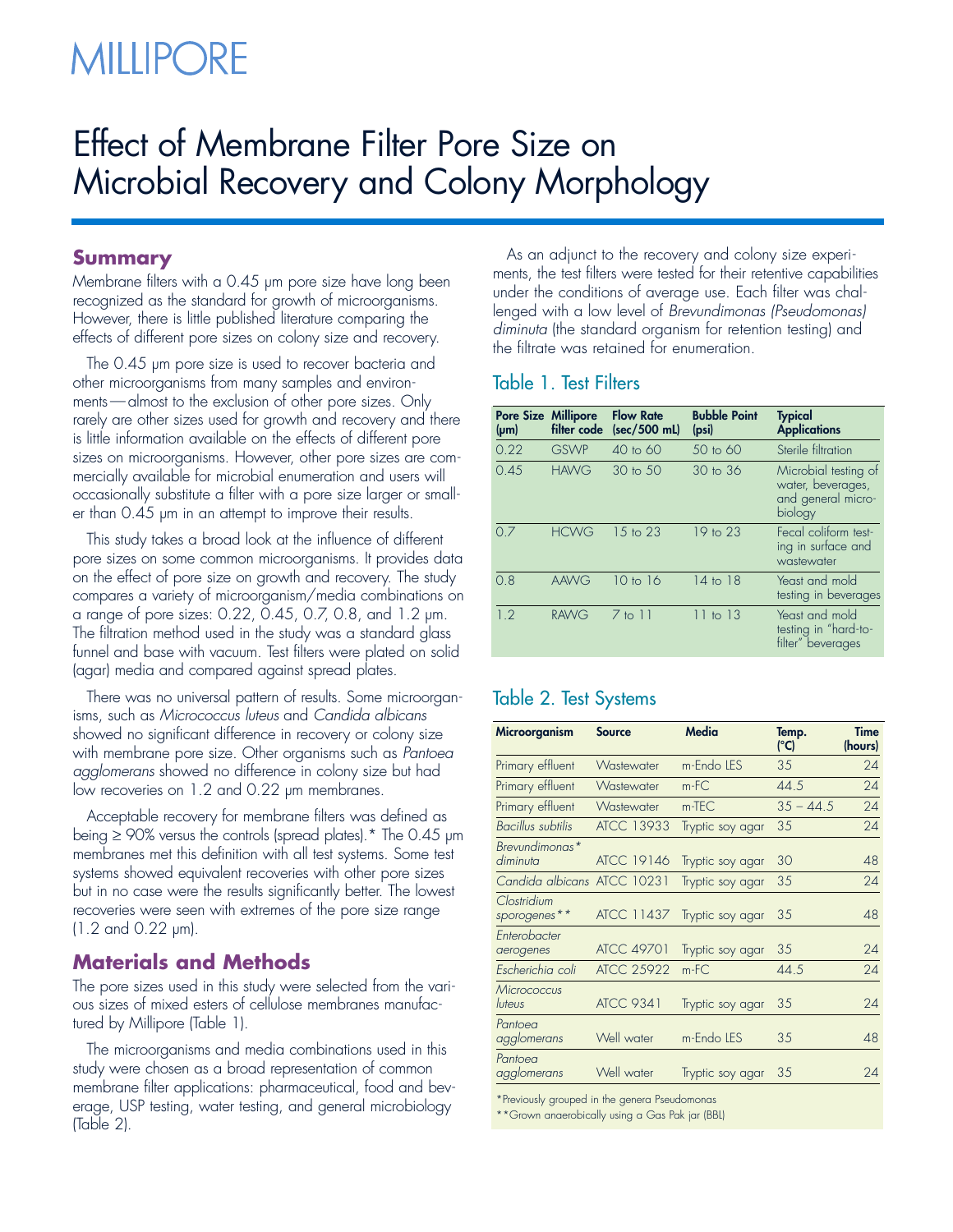### **Results**

The selection of test systems was not intended to be exhaustive but to give a broad overview of microbial recovery in relation to filter pore size. Six different filter pore sizes were tested with 12 microorganism/media combinations that are representative of the types of microorganisms encountered by those using the membrane filter (MF) technique.

### Colony Size

- Three test systems, Br. diminuta, Ent. aerogenes, and B. subtilis, showed differences in colony size with pore size.
	- Colonies grown on 1.2 and 0.8 µm filters were larger than colonies grown on other filter pore sizes or spread plates.
	- Colonies grown on 0.7 µm filters were the same size as, or slightly larger than, colonies grown on spread plates.
	- Colonies on 0.45 and 0.2 µm filters were the same size as, or some what smaller than, colonies grown on spread plates.
- Other test systems showed virtually no difference in colony size with any of the other pore sizes as compared to colonies grown on spread plates.



### **Colony Size Versus Pore Size**

Microbial Recovery

- 0.45 µm and 0.7 µm filters demonstrated acceptable\* recovery  $(≥ 90%$  versus spread plates) for all 12 test systems
- Although the average recovery for 0.8 µm filters was acceptable over the 12 test systems, the pore size had lower recoveries than 0.45 and 0.7 µm filters.
- Although 0.22 and 1.2 µm filters gave acceptable recoveries with some systems, their average recovery was significantly lower overall.



### **Average Percent Recovery for 12 Runs**

### The average performance of each pore size was determined using all the test systems

\*Standard Methods defines acceptable recovery on membrane filters as 90% or greater compared to spread plates.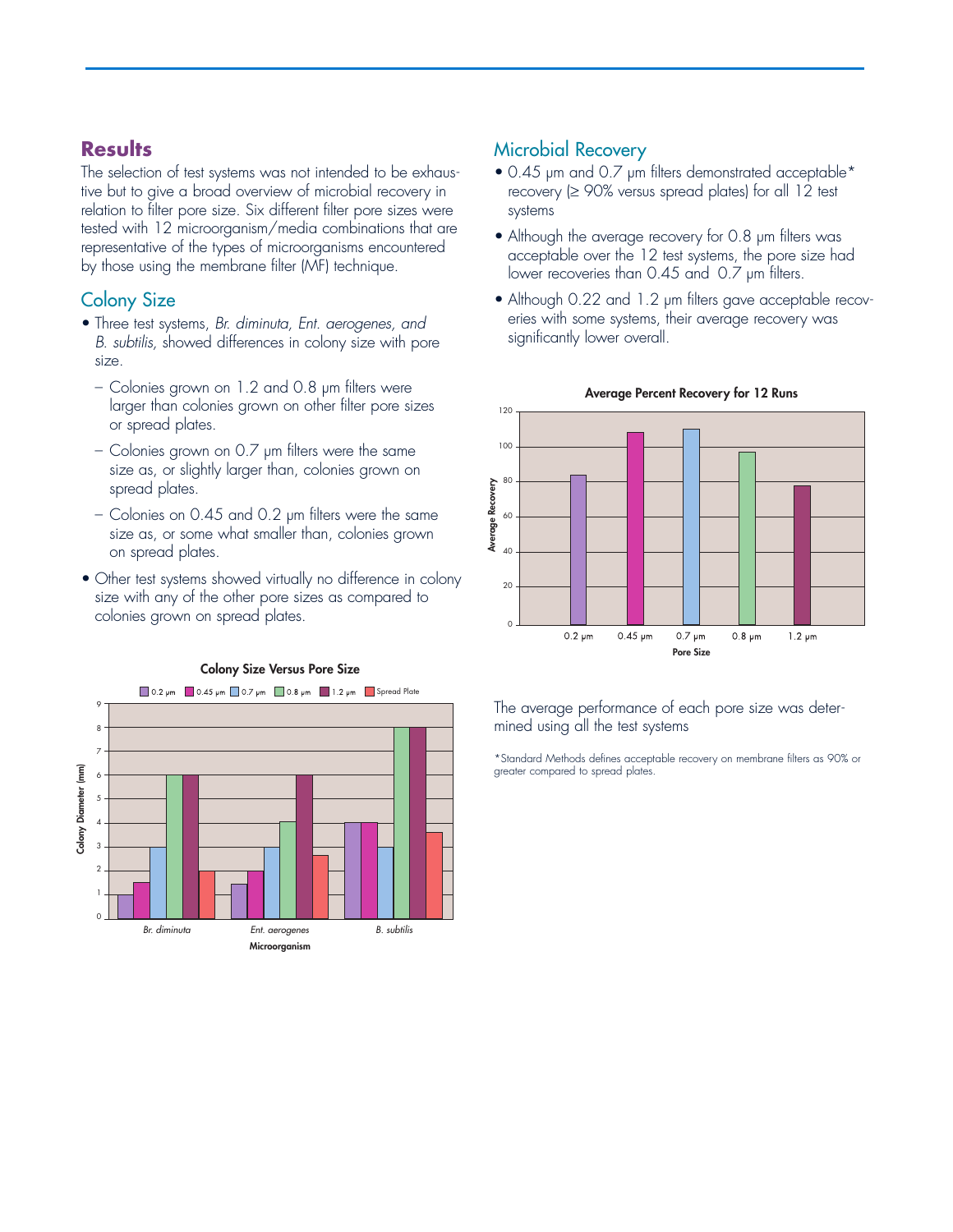### **Retention**

- The larger pore sizes (1.2 and 0.8  $\mu$ m) allowed significant passage of a small organism at low challenge levels (starved Br. diminuta) but there was no passage with the 0.45 or 0.22 µm pore sizes.
- Although 0.22 µm filters retained the challenge, the average recovery across all test systems was lower than 0.45 µm filters.
- Passage might be one reason why larger pore sizes (> 0.7 µm) showed lower recoveries than smaller pore sizes.



### **Recovery of Challenge Versus Pore Size**

### **Overall**

Recovery is much more complex than the retention of microorganisms on the surface of a membrane filter and the influence of pore size. It is a combination of factors that may include:

- The microorganism species and its condition each microorganism has the potential to react differently
- The sieving effects of the pore size as it relates to the retention of specific microorganisms
- Type of medium and selectivity
- Structure and chemistry of the membrane filter
- Environmental conditions (e.g., moisture, incubation, temperature)

The effect of filter pore size on any specific microorganism/medium combination is not always predictable. If pore sizes other than those indicated by industry standards are used, they should be validated on relevant samples and media and compared to 0.45 µm.

This study confirmed that the standard 0.45 µm pore size is the most appropriate for general microbiological purposes. The 0.45 µm filters gave the most consistent recoveries across a variety of test systems and did not allow passage of the standard 0.2 µm sterilizing filter challenge microorganism, B. diminuta, under typical filtration conditions.

### **Conclusion**

A membrane pore size larger than 0.45 µm can increase flow rate, throughput, and, occasionally, colony size (which makes the colonies easier to count). However, these larger pore sizes may not have sufficient retention for some microorganisms. Therefore, they are not well suited for total count applications.

Larger pore sizes can be used for enumerating specific organisms, such as fecal coliforms or yeast. They can also be used for difficult-to-filter samples where improved throughput or larger sample volumes are needed. In both cases, the filter's retention performance should be documented for the target microorganism(s).

Pore sizes smaller than 0.45 µm have the disadvantage of decreased flow rate, throughput, and, potentially, recovery. Therefore, the greater retentive properties of the 0.2 µm pore size have little benefit for the enumeration of bacteria, yeast, and molds in the variety of liquids considered in this study.

### **References**

American Public Health Association. 1998. Standard Methods for the Examination of Water and Wastewater, 20th Edition. American Public Health Association. 1015 Fifteenth Street, NW, Washington, DC. Part 9000.

Health Industry Manufacturers Association. Microbiological evaluation of filters for sterilizing liquids. HIMA Document No. 3, Vol. 4, April 1982. 34 pp.

J. Carter, "Evaluation of Recovery Filters for Use in Bacterial Retention Testing of Sterilizing-Grade Filters," PDA Jrnl. Of Pharm. Sci. and Technol. 50, 3, pp. 147 – 153 (1996).